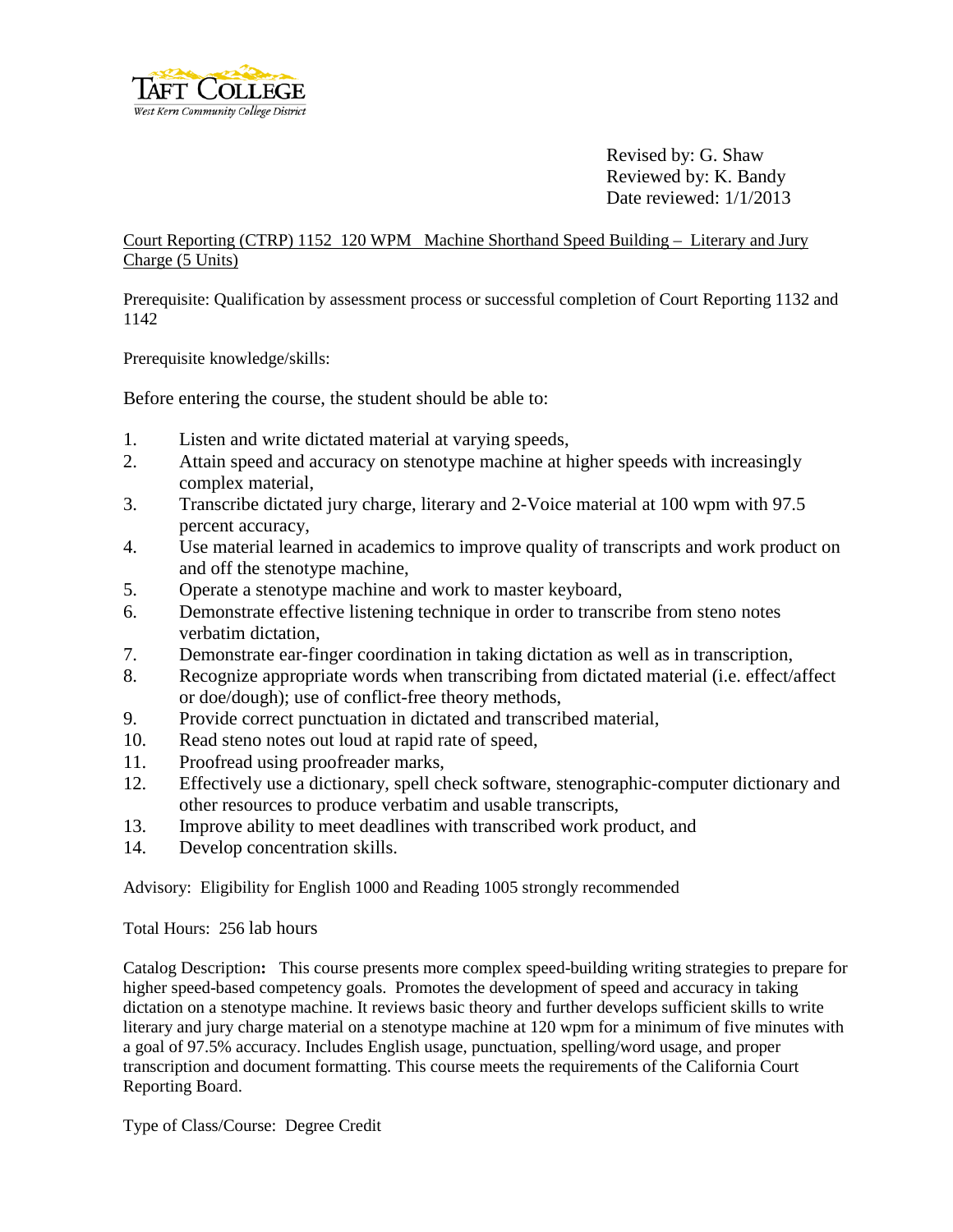

Text: Merriam-Webster Dictionary (latest edition)

Additional Materials: Stenography machine and stenograph paper.

Course Objectives:

By the end of the course, a successful student will be able to:

- 1. Listen and write increasingly more complex literary and jury charge material at varying speeds,
- 2. Attain speed and accuracy on stenotype machine at higher speeds with increasingly complex dictated material,
- 3. Pass one five-minute literary and one (1) five-minute jury charge dictation test at 120 wpm with a pass rate of 97.5%,
- 4. Use material learned in academics to improve quality of transcripts and work product on and off the stenotype machine,
- 5. Operate a stenotype machine and work to master keyboard,
- 6. Demonstrate effective listening technique in order to transcribe from steno notes verbatim dictation,
- 7. Demonstrate ear-finger coordination in taking dictation as well as in transcription,
- 8. Recognize appropriate words when transcribing from dictated material (i.e. Effect/affect or doe/dough); use of conflict-free theory methods,
- 9. Provide correct punctuation in dictated and transcribed material,
- 10. Read steno notes out loud at rapid rate of speed,
- 11. Proofread using proofreader marks,
- 12. Effectively use a dictionary, spell check software, stenographic-computer dictionary and other resources to produce verbatim and usable transcripts,
- 13. Improve ability to meet deadlines with transcribed work product, and
- 14. Develop concentration skills.

Course Scope and Content (laboratory):

- Unit I Speed Building Techniques
	- A. Daily observations
	- B. Dictation at 120 wpm of various complex material
	- C. Theory techniques through timed dictation tests
	- D. Theory techniques through word usage and spelling tests
	- E. Concentration and listening skills: timed dictation tests
	- F. Read back steno notes
	- G. Complex material from legal opinion, literary, medical, and multi-voice

Unit II Dictation/Transcription Outcome

- A. Daily observations
- B. Personal dictionary
- C. Identify homonyms, numbers, possessives and symbols
- D. Writing "briefs", (steno shorthand abbreviations)
- E. Read and transcribe steno notes
- F. Transcribe, edit and proofread timed dictation documents